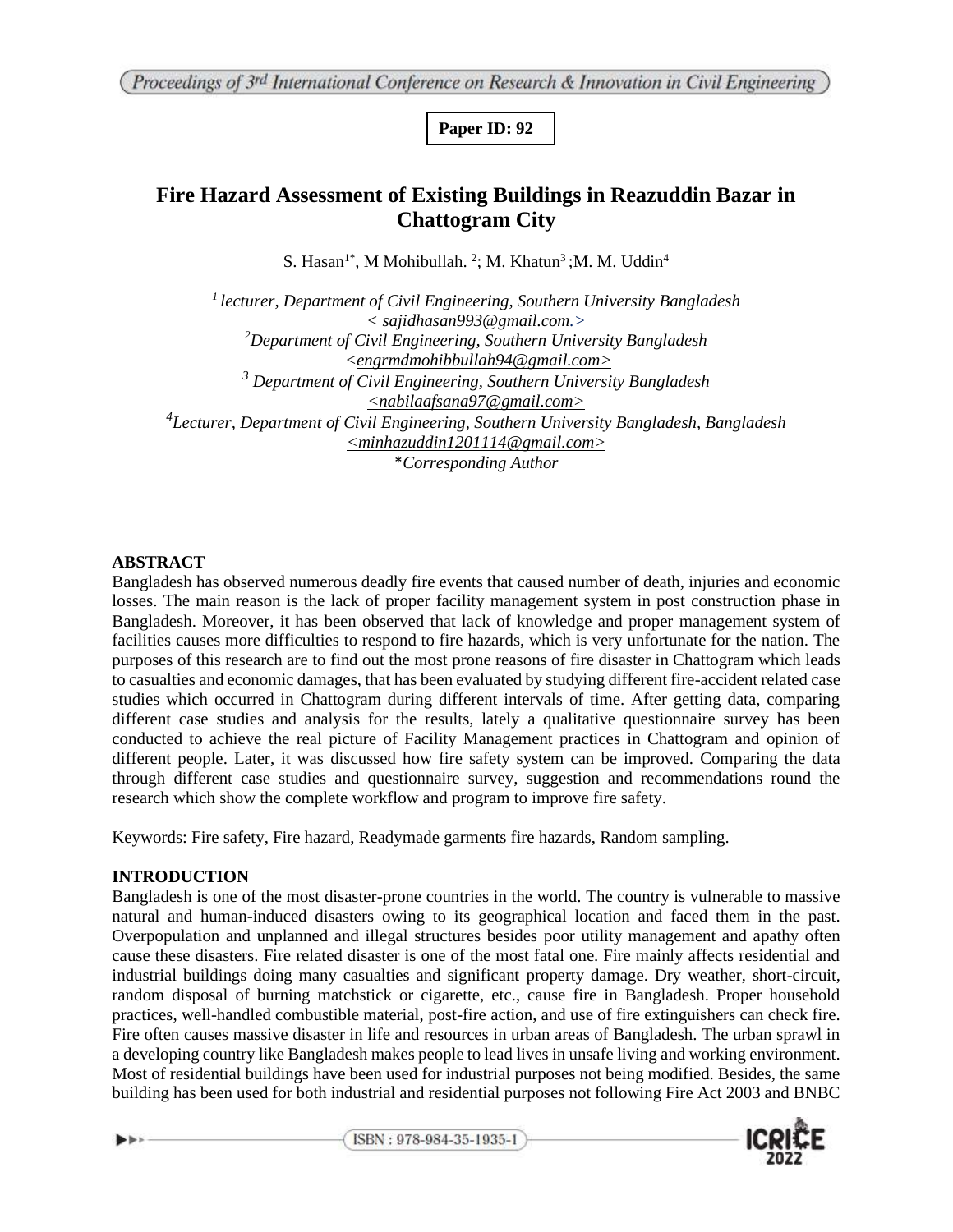2006 and without taking precautionary safety measures in rambling urban area. 80% of residential houses in Old Dhaka contain unauthorized factories or warehouses of either poisonous and combustible chemicals or plastic materials (Daily Star, 2010). They risk both lives and goods of occupants. The purpose of this thesis is to survey each building in Chattogram to sort out buildings that lack fire safety.

In Bangladesh, approximately 78% of the total foreign currency is generated from readymade garment sector. Bangladesh is also the second largest apparel exporter in the world with a total export of USD \$17.91 billion in the fiscal year of 2010-11 (BGMEA, 2016Given the importance of fire safety in the garment sector, there have been concerted efforts from the government, the industry lobby (BGMEA), and the international buyers of the apparel products, to improve the fire safety culture and this has indeed reduced the fire incidents and losses significantly (Alam, 2006; Ahmed and Hossain, 2009). Despite the various measures, rules, and regulations implemented in the past decades, there are still several instances of fire outbreak in the garment factories every year, resulting in significant losses of lives, livelihoods (through injuries), equipments, and materials (Ahmed and Hossain, 2009). Like any developing country, there is a lack of data on fire safety in Bangladesh, and, although there is a few studies on fire safety status in general no comprehensive fire safety assessment of the garment factories were undertaken before. In the wake of a recent fire disaster at a garment factory that killed more than 100 factory workers, fire safety evaluation of the industry became even more important (Firoz, 2011). The recent fire at the Tazreen Fashions garment factory has brought the perennial challenge of worker safety into the spotlight once again. Given the constant pressure to lower costs and the dearth of meaningful government oversight, businesses are continually tempted to reduce costs at the price of worker safety. The country's comparative advantage is low costs; the minimum wage for workers is a mere Tk. 3,000 (\$37) per month (Huda and Ahmed, 2011). As keeping costs low has been one of the keys to the sector's success in Bangladesh, there are strong disincentives to make necessary investments in worker safety. While improvements were made over the years, the safety record of RMG industry in Chattogram remains poor (Tazreen and Sabet, 2013). There is some disagreement about the number of worker deaths in the industry. According to the Bangladesh Institute of Labor Studies, 431 workers died in 14 major fire incidents between 1990 and 2012 (Prothom Alo, 2013). However, according to Bangladesh Fire Department, 414 garment workers were killed in 213 factory fires between 2006 and 2009 alone (Prothom Alo, 2013). Especially, enforcement of the rules and regulations and day to day health and safety management practices on factory floor is a major issue. In order to improve the fire safety in the readymade garment industries, it is important to understand and quantify the current state of affair in fire safety of the garments factories. Therefore, the aim of this study is to examine the fire hazard and intensity of fire hazard, existing conditions, and remedial measures to reduce the problems in Chattogram.

#### **METHODOLOGY**

#### **Study Area**

The study area is Reazuddin Bazar, Kotwali Thana (Chittagong Metropolitan) area 7.68 sq km, located in between 22°19' and 22°22' north latitudes and in between 91°50' and 91°53' east longitudes. It has a Population 282975; Water bodies Karnafuli river and Chaktai Canal are notable.(Bangladesh Population Census 2001).

The study area Reazuddin Bazar intrinsic in Kotwali Thana, and the Biggest Bazar in Chattogram. It has a population of 31910 for its economic activity (Home City, April 08, 2019 ). Moreover, it is 22 no. wards, Area 0.80 sq. km (Home City, April 08, 2019 ).

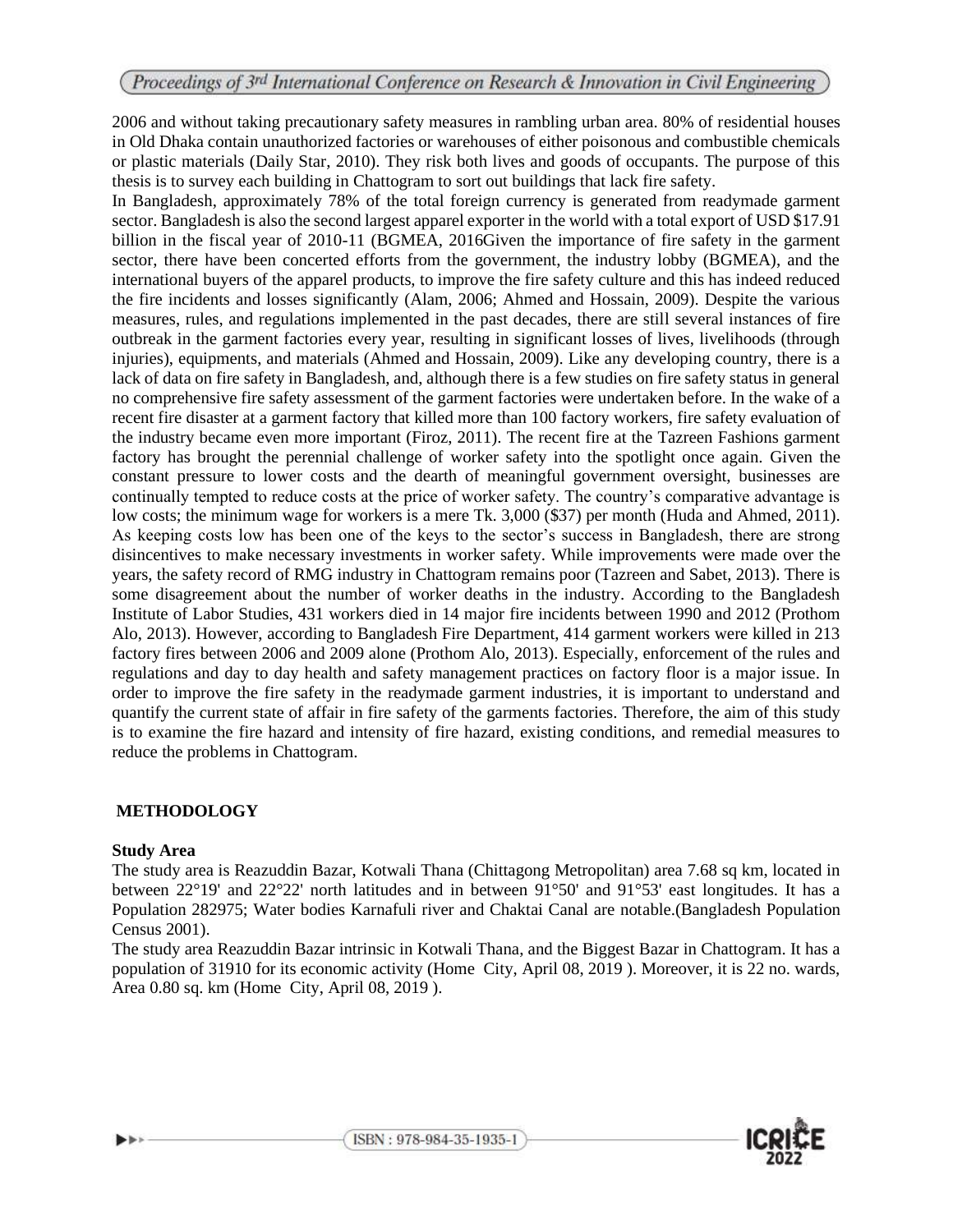

[Fig. 1].Map of the Reazuddin Bazar Area in Chattogram City

### **Sampling**

A purposive judgment sampling method has been used for the study. In Reazuddin Bazar area, there about between to nearby 11601 shop. Due to authority restriction and other jurisdictional limitations, only 313 Existing building in Reazuddin Bazar have taken as a sample for the study. Therefore, for a balance of comparison at Reazuudin Bazar hub and each building and shop survey also taken 313 building as a sample for the survey.

#### **Mapping**

The Reazuddin Bazar for the purposes of mapping and analysis of the risk and vulnerability assessment at the Reazuddin Bazar area. For the base of accuracy, source maps have collected from the Location in Reazuddin Bazar, Chittagong Development Authority (CDA), Chittagong City Corporation (CCC) and Google Satellite.

#### **Checklist Survey**

A checklist has developed and surveyed on the basis of Bangladesh Fire Service and Civil Defense Authority (BFSCDA) for Reazuddin Bazar existing fire safety system and capacity.

#### **In Depth Interviews**

Some detail In-depth Interviews have conducted with shop workers, fire safety officers and fire safety workers who are experienced and available knowledge about fire and fire safety systems in his working place.

# **Data Presentation and Analysis**

Collected primary surveyed and secondary sources data have analyzed and represented through MS Excel, MS Access and Arc GIS etc. Following two type of assessment methods have been applied for risk and vulnerability identification:

# **Qualitative Method for Fire Risk Assessment**

In this study, a qualitative method by checklists and narratives approach has been applied on the basis of Hultquist and Karlsson (2000) (Table 1) [14]. The checklist approach mainly was checked the performance

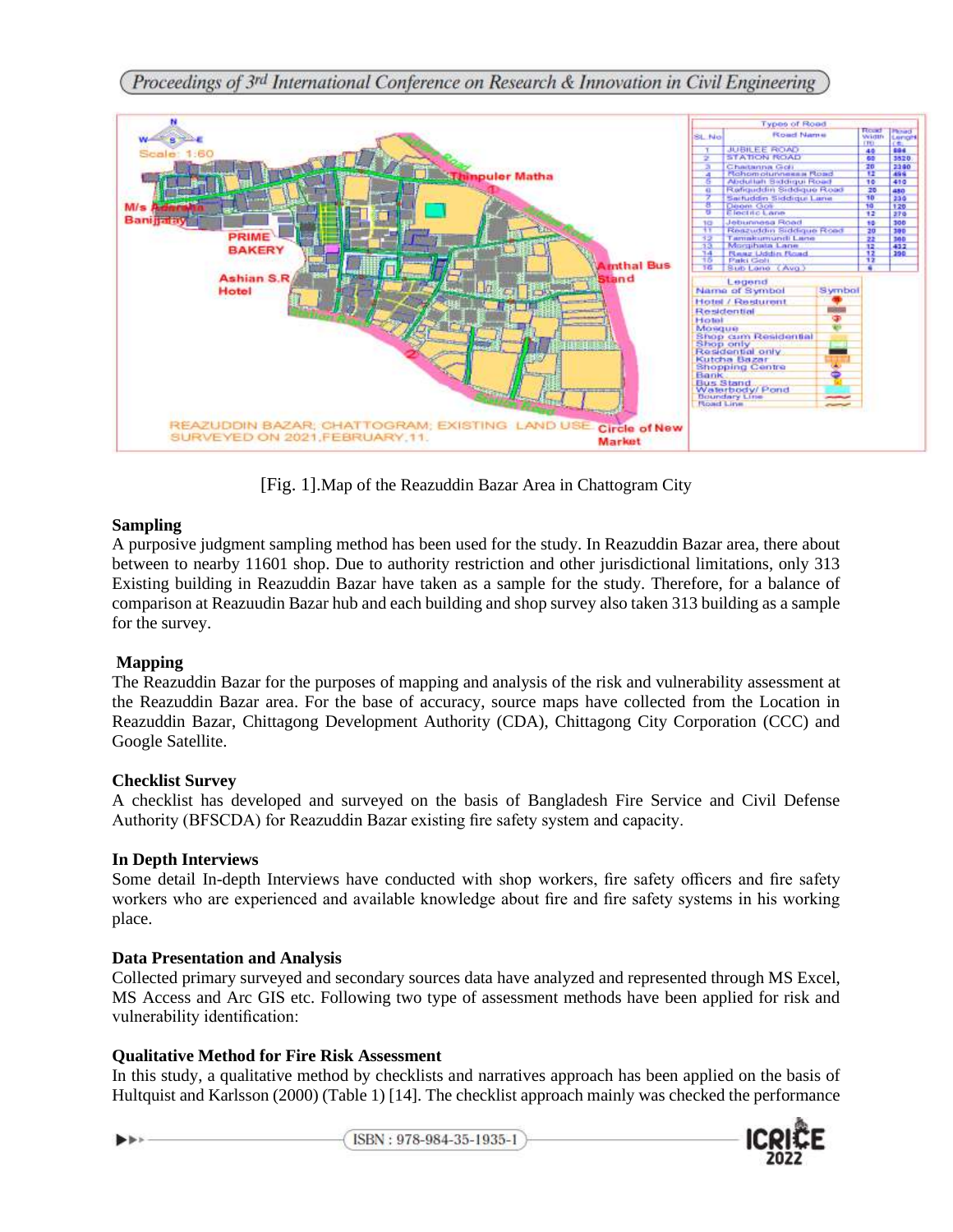of the building (or, in present case, Reazuddin Bazar), generally in a yes/no format, with respect to a set list of standards or codes relevant to fire safety according to following parameters with their weights. Quantitative Method for Fire Risk Index (FRI) of Assessment: In quantitative method, risk indexing has been used as evaluating multiple attributes into a single value and various risk indexes by primarily in the number. Types of parameters (attributes) considered and the arithmetic functions used to summarize these parameters. Among various types of fire risk rating, the most popular ones are Gretener's index, FRAME index, Dow's Fire and Explosion Index, Fire System Evaluation System (FSES) Index and Hierarchical Approach (Hultquist and Karlsson, 2000). The study mainly carried out through Dow's Fire and Explosion Index by following equation**:** 

FRI = ∑ Xi <sup>n</sup> i=1 ∑ Wi <sup>n</sup> i=1 x100 **… … … … … … …. …. … …. …. …. …… (1)** 

where, xi is a dimensionless score or grade points for parameter i, wi is the importance of parameter i and n is the number of total parameters. The weight wi is used to incorporate the variations in importance of the parameters relative to each other and is generally determined by expert opinion and/or from past data, if available. The grade points or scores xi reflect the 'measure' of the danger, consequence or safety offered by a particular parameter i. Since the units of measurement for different parameters are different, xi is expressed as a normalized dimensionless number so that they can be added together [17].

### **Development of the Parameters and Weights**

Generally, the existing building are required to follow the regulation of fire safety set by BNBC-93 as well as the BFSCDA regulations for the 'hard' parameters. Although the BFSCDA checklist contains some soft parameters, they are not comprehensive. There is also no other standard set by any regulating authority to ensure the operational safety and fire management practices in the existing building. The soft parameters were initially selected using BFSCDA's checklist, literature review and discussion with two fire safety experts. A survey was then carried out at existing building in Reazuddin bazar to ensure that the identified parameters are 'measurable' during inspections and the parameters are then fine tuned to produce the final list of 65 (i.e.  $n = 65$ ) soft parameters.

The list of soft parameters and the weighting scheme are then presented to ten experts. These experts are chosen from the academics and the professionals who are directly involved with fire safety or disaster management. They include four academics involved in disaster management and fire safety design of buildings, three officials from BFSCDA, one official from Bangladesh Army in charge of fire protection, an engineer from National Housing Authority, and an urban risk reduction specialist from the Comprehensive Disaster Management Program. The experts provided their grades for the selected soft parameters as per Table-3(i) using their own judgment about the parameters and their importance.

Advanced techniques, such as analytical hierarchy process, fuzzy theory, reliability interval method, grey relational model or simulation approach have been applied in the literature in order to generate reliable weights for the parameters

| Weight         | <b>Description of consequences</b>                                              |
|----------------|---------------------------------------------------------------------------------|
| 5              | Most important—if not present, very high damage of both life and properties may |
|                | occur                                                                           |
| $\overline{4}$ | Important—if not present, considerable damage of both life and properties may   |
|                | occur                                                                           |
|                | Essential—loss of life may not occur but other losses and injuries are high     |
|                | Essential—loss of properties and injuries are considerable                      |
|                | Not essential but preferable                                                    |

Table 1:Definition of Weights for Each Parameter



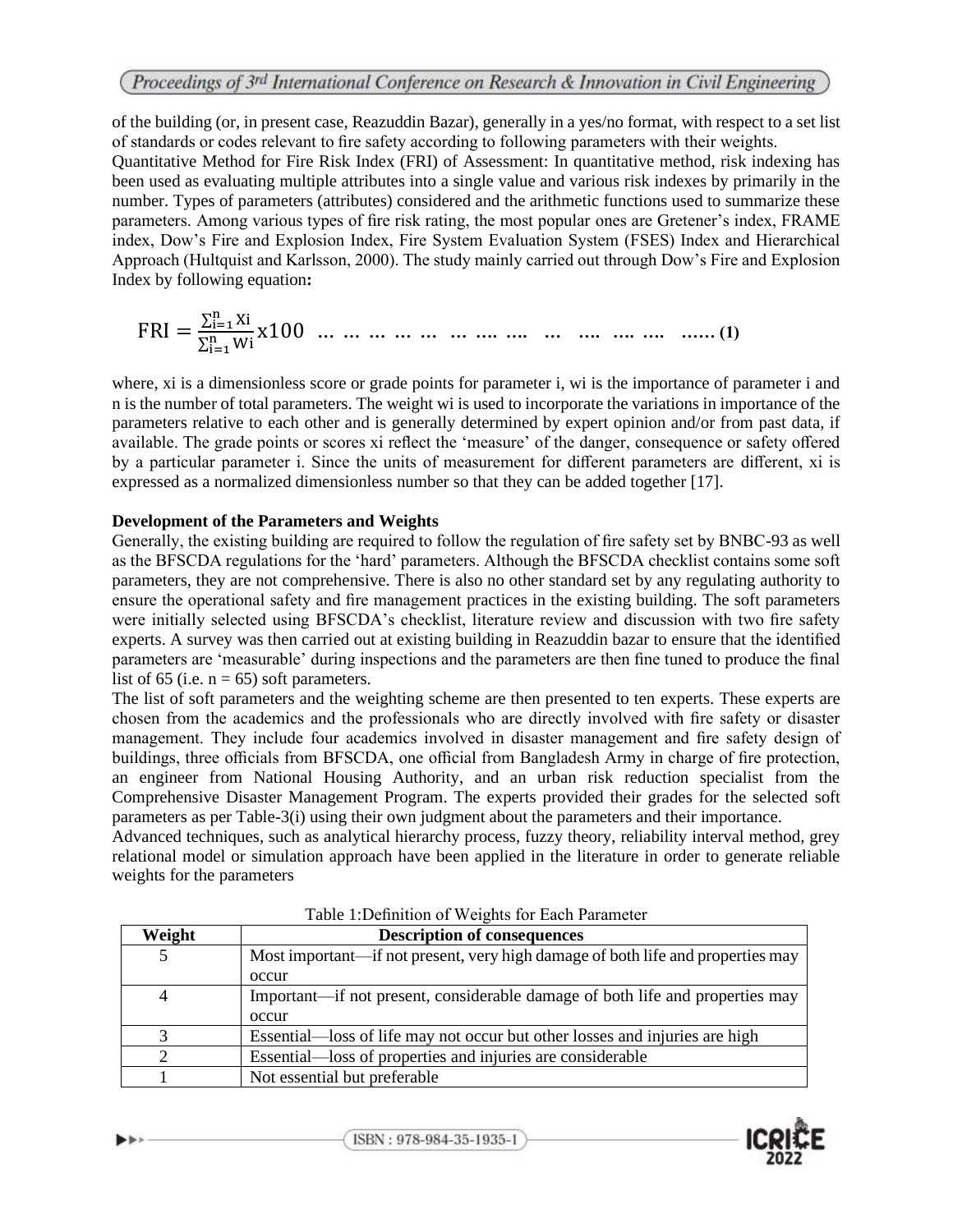from expert judgments. However, given the lack of resources to generate such measures and noting Watt's [18] third axiom of fire risk—a totally objective or scientific way to measure fire risk does not exist—we follow the simple process of averaging the weights for each parameter. In order to ensure that the weights are not significantly influenced by the extreme values offered by one or two experts, we remove the maximum and minimum weights for each parameter and then average the weights by the remaining eight experts. Table-4(i) presents the list of the soft parameters and their associated weights from the expert opinions. Figure 4.2(iii) presents the summary of the experts' opinions through a column chart.

### **Performance Grading for the Parameters**

During the field inspection of the existing building in reazuddin bazar, each of the parameters is given a grade point, xi in Equation 1, for each building, ranging from 1 to 5, depending on the building's performance in that parameter. Since the performance of the soft parameters are sometimes difficult to measure quantitatively, for many of the parameters the grade points were awarded based on qualitative observations (e.g. accessibility to fire hydrant, or workability of announcement system). The scale of grading has been formulated by consultation with the experts, management and workers of the existing buildings, and BFSCDA. Table-4(ii) presents the grade point used. For a few parameters, where quantification was possible, the grading strategy is based on the measured quantity. For example, if the dedicated water tank for fire-fighting is full, then the grade point is 5, but if the tank is 45% full, then it has a 55% deviation from the 'ideal' case, and thus assigned a 4 as per Table-4(ii). Detail description of the definition of grade points for each parameter in Table-4(ii) is available in Huda and Ahmed [12].

# **Data Collection**

The FRI developed above is applied on real data collected from the existing building in Reazuddin Bazar in Chattogram. One of the most difficult aspects of this research was to obtain credible data while ensuring the 'surprise' element during the data collection inspections. Since the existing building are resistant to visits by external visitors, especially to outsiders wanting to investigate their fire safety performances, it was necessary to obtain assistance from the BFSCDA. The researchers were introduced to fire safety inspectors, who were instructed by the higher authority within BFSCDA to accompany the researchers during site visits. Although the inspector of a particular region was informed about the impending visits a day before, the names of the building to be visited were not revealed. Given that there are a large number of building within the jurisdiction of each inspector, it was assumed that it would not be possible to leak the information ahead of time to all of the building, or even if leaked, all of the buildings will not take actions given the lack of precision about the inspections. The inspectors were also informed that the results were for academic purpose only and the names of the building would remain confidential. This way any potential announcement bias was avoided.

| Grade point | Not quantifiable parameters subjective Quantifiable | $\frac{0}{0}$<br>parameters |
|-------------|-----------------------------------------------------|-----------------------------|
|             | observations                                        | deviation from ideal case   |
|             | Excellent                                           | Less than $10\%$            |
|             | Good                                                | From $10\%$ to $30\%$       |
|             | Average                                             | From $31\%$ to $60\%$       |
|             | Poor                                                | From $61\%$ to $80\%$       |
|             | Very poor                                           | More than 80%               |

# Table 2: Grade Point of Soft Parameter

In the absence of strict land use plans, the existing building are spread throughout the reazuddin bazar in chattogram city although there area few clusters where the concentration is much higher. The regions were chosen for inspection and almost of 9865 shop and building were inspected, which represent around 57% of all the existing building in reazuddin bazar in chattogram. Within each region, all the existing building



ISBN: 978-984-35-1935-1

.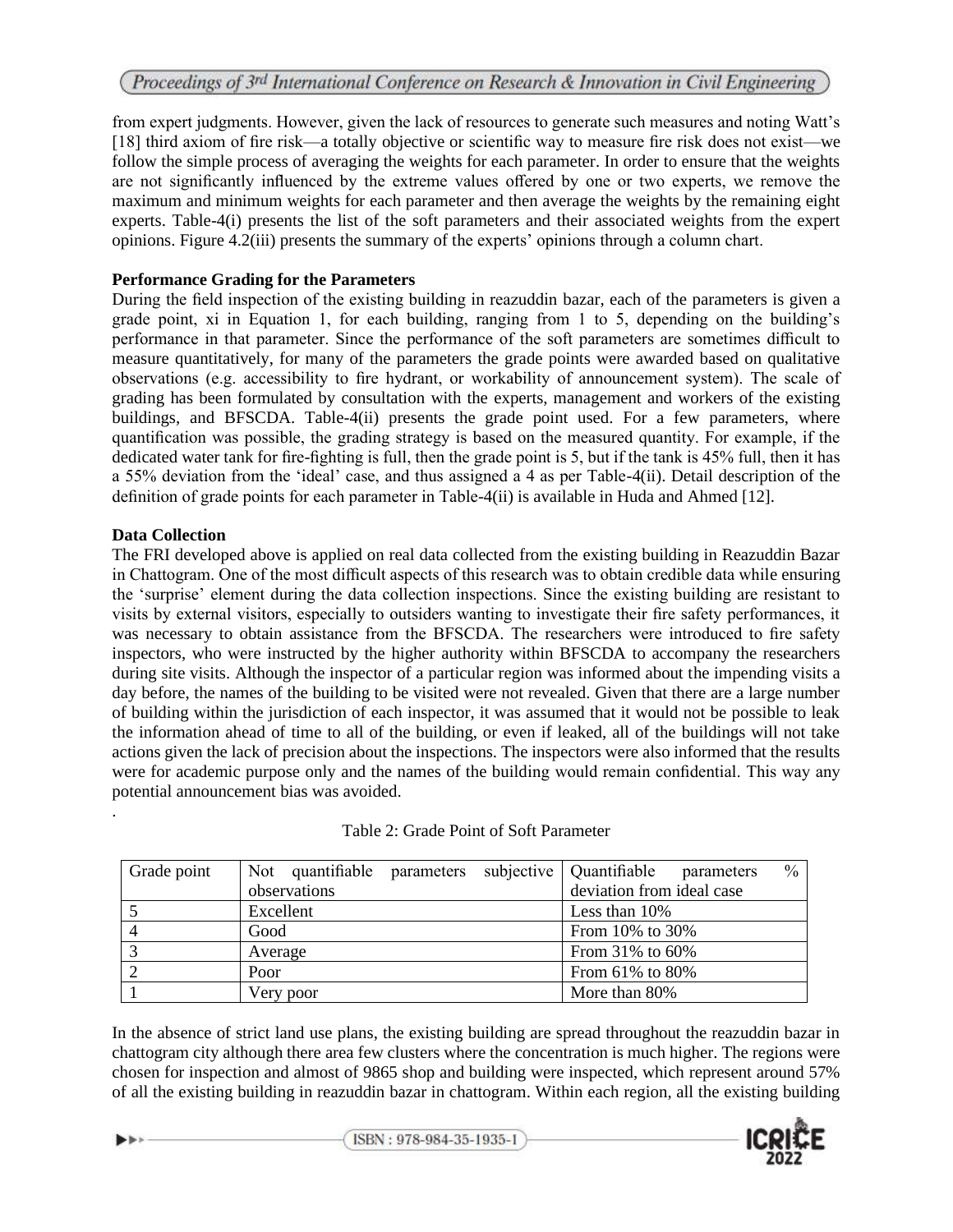were listed alphabetically by name, and then chosen randomly using Microsoft Excel's random number generator. The sample can thus be described as stratified (by region) random. A purely random sample from all chattogram regions was not possible due to management and resource limitations. Given the largest concentration of existing building in these reazuddin bazar regions in chattogram, there are reasons to be optimistic that this sample would adequately represent the current status of the industry although further efforts to increase the spatial coverage and sample size in future will be beneficial. A further existing building did not allow immediate entry of the researchers despite the presence of the fire inspectors. Although some of these building asked the researchers to return another day, they were not inspected further because of the potential for announcement bias. Also, the significant number of refusals to enter the building gives confidence that the inspections were not leaked ahead in time. The number of employees in each building was either directly collected or calculated.



#### **Results and Discussions**

[Fig. 2]. Column chart for percentage of parameters for well and critical Existing Buildings. (Color figure Illustration).

Less than 10% according to BNBC code, these are among the most high risk building.10% - 15%, These are among the high risk building.15% - 20%; There are among the moderate risk building. 20% - 50%; Even if there are among the moderate risk building, the risk can be avoided by taking precautions.More than 50% are only one building has followed the BNBC code, which we consider to be a safe building, but this buildings may also be risk for surrounding buildings.

#### **Fire Hazard Risk Indexing by Different Parameters**



[Fig. 3]. Comparative scenario of the condition of Most Important Parameters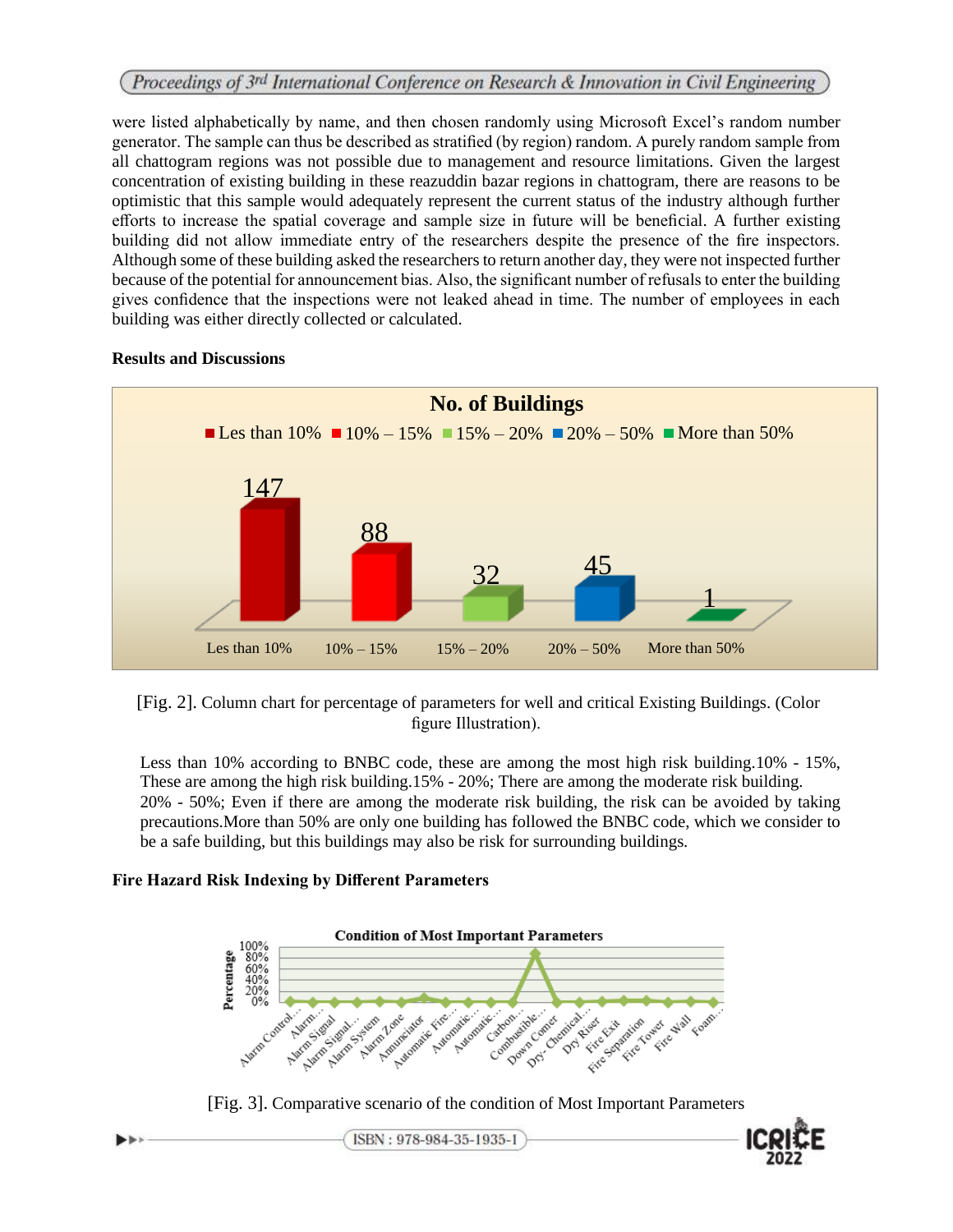

[Fig. 4]. Comparative scenario of the condition of Important Parameters



[Fig. 5**].** Overall condition of the grouping parameters Existing building in Reazuddin bazar hub in Chattogram city.



[Fig. 6]. Spider diagram for overall level of good condition in all parameters existing building at Reazuddin bazar area.